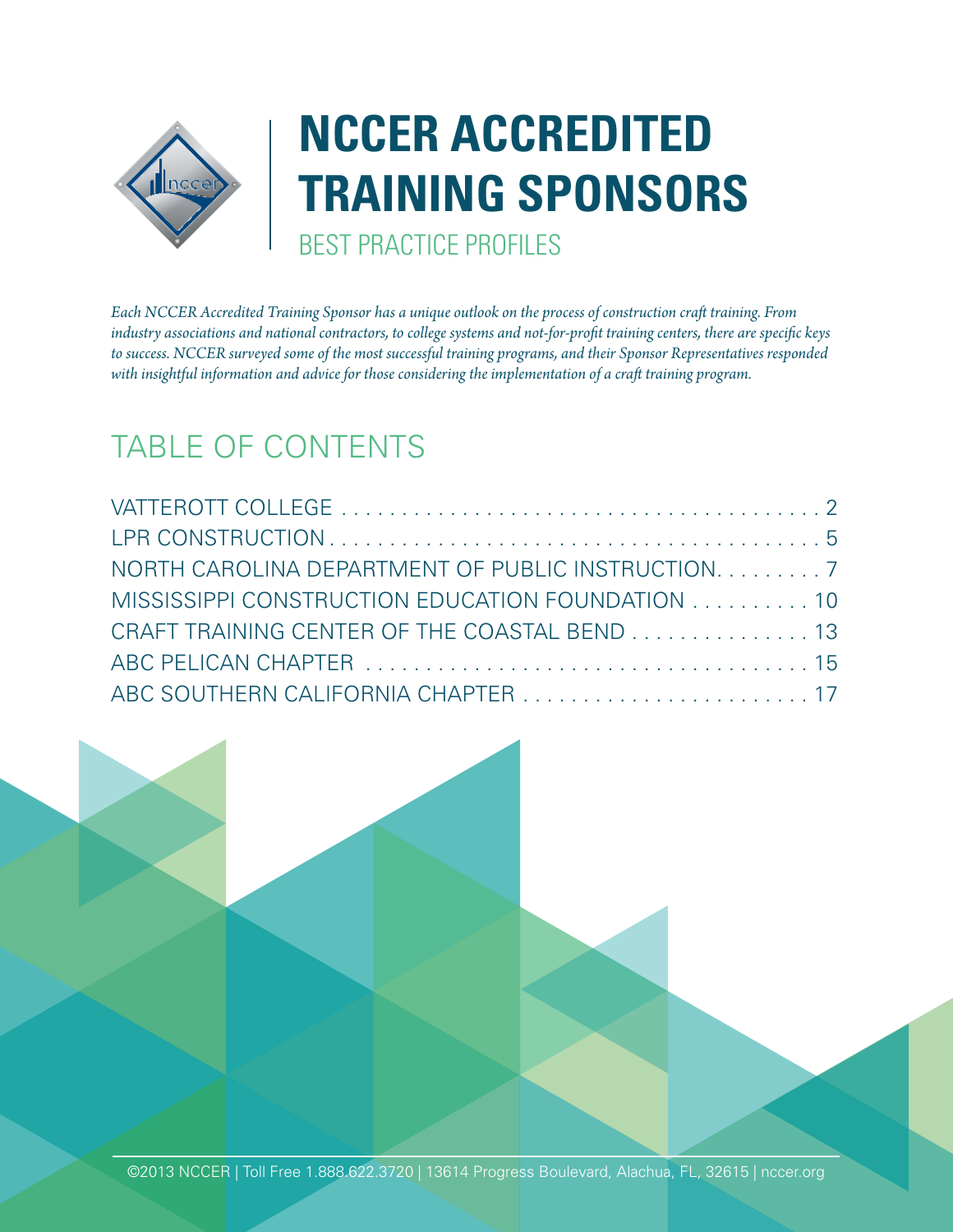## VATTEROTT COLLEGE

Vatterott College is an Olivette, Missouri-based college system founded in 1969 specializing in career and technical training for students in the Midwest. The organization's first NCCER Accredited Training and Education Facility (ATEF) came aboard in 2008. Since that time, the college has significantly expanded its use of NCCER curricula, now offering NCCER credentials at 10 campuses across five states and online.

As of May 2013, Vatterott employs a team of 59 NCCER-certified craft instructors to deliver its programs and has had approximately 3,500 students earn NCCER's industry-recognized, portable credentials since becoming accredited. Vatterott's construction training programs that incorporate NCCER curriculum include Building Maintenance, Electrical, HVAC, Plumbing, Welding, Wind Energy and Your Role in the Green Environment (offered online as a continuing education course). Vatterott's construction craft training programs have graduation and hiring rates that meet and often exceed placement requirements set forth by the Accrediting Commission of Career Schools and Colleges (ACCSC). Currently, Vatterott's craft training programs utilize the following NCCER curricula:

- Carpentry
- Electrical
- Electronic Systems Technician
- HVAC
- •Industrial Maintenance Electrical & Instrumentation Technician
- •Industrial Maintenance Mechanic
- Plumbing
- Welding
- Wind Turbine Maintenance Technician
- Your Role in the Green Environment

According to NCCER Sponsor Representative Melissa Gaines, Vatterott incorporated industryrecognized credentials into its construction training programs because it recognized the demand for skilled workers in the industry. "There is a shortage of qualified individuals in the workforce, and a future need for trained craft professionals to replace the retiring baby-boomers. Additionally, this generation prefers to learn at an accelerated rate and work with their hands. The traditional classroom-based learning environment is not as appealing to most young people as it was 15+ years ago," said Gaines.

Since accreditation, Vatterott has expanded and developed its programs and processes to include a number of innovative best practices, such as:

## **Industry Outreach and Partnership**

Industry advisory boards for each of Vatterott's craft training programs meet twice yearly to review training and update standards as needed. The individuals who sit on these boards represent a wide variety of organizations, ranging from local contractors and suppliers to large, national employers and government agencies such as FedEx and the U.S. Department of Labor. In addition, the college has received numerous equipment donations that have helped to defray the costs of equipment maintenance and replacement as a result of ongoing communication with industry.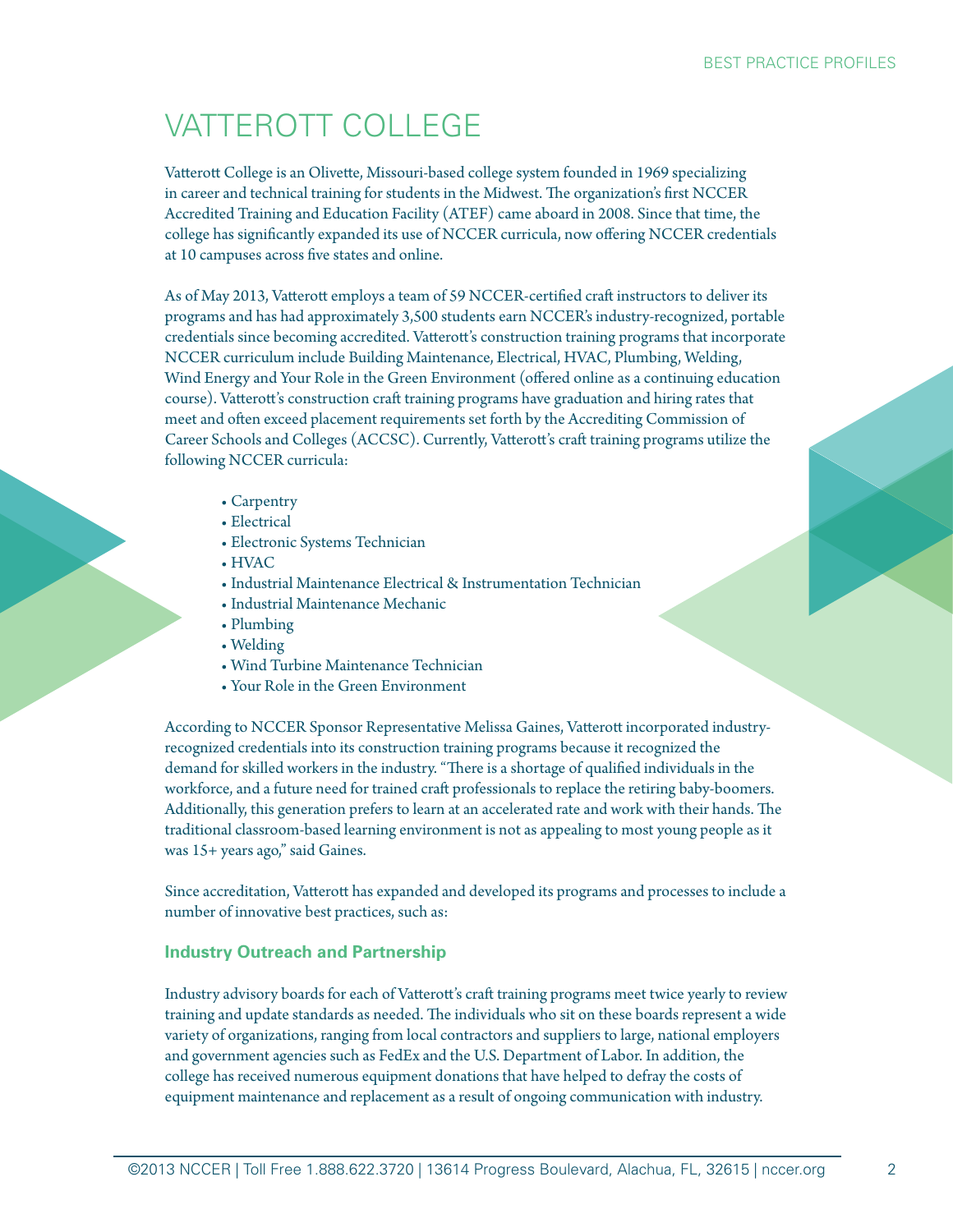At its NCCER accredited locations, Vatterott has also partnered with local chapters of the Associated Builders and Contractors (ABC). ABC registers students with the U.S. Department of Labor for Registered Apprenticeship, provided the student makes the appointment for an interview and meets documentation requirements. Through these partnerships, Vatterott students are able to earn NCCER credentials, get on-the-job training documented as part of a Registered Apprenticeship program and are entered into a pool of candidates to be considered for employment by local contractors. ABC students who successfully complete NCCER curriculum and a Registered Apprenticeship program are awarded full credit equivalent to Vatterott's diploma program. ABC graduates are also permitted to enroll in Vatterott's Associates' Degree programs, and can earn degrees in as little as 30 weeks.

## **Community Outreach**

Through various community and education initiatives, Vatterott's craft training programs have incorporated community involvement as a way to offer its students on-site job experience while also completing NCCER performance testing at no cost. As a component of its programs, Vatterott requires its craft training students to work with Habitat for Humanity at least one day per month.

In recognition of Vatterott's contribution, the organization received the "American Dream Maker Award," from Truman Heritage Habitat for Humanity in Independence, Mo. Vatterott craft training students also took part in an Extreme Makeover Home Edition project in Joplin, Mo. in 2012.

## **Program Administration**

In its on-campus facilities, Vatterott provides well-equipped, clean training rooms employing the most current technology. To help students understand how each craft affects the "big picture" of a project, instructor often employ projects that involve multiple crafts. Through this collaborative approach, each craft has its own stations where students perform their part of the project while individual instructors monitor them throughout the circuit. In addition to encouraging cooperative learning amongst students, this unique approach also maximizes efficiency for lab use and the performance testing required to earn NCCER credentials.

The NCCER Sponsor Representative has implemented an extensive, multi-layered evaluation system, including:

- Two student evaluations of instructors and courses per 10-week "phase";
- Supervisor evaluation of instructors during each phase; and
- A complete, audit quality evaluation of each ATEF site at least annually.

This detailed evaluation process allows for more efficient collection of data required for NCCER annual reporting, and allows the Sponsor Representative to monitor, evaluate and improve program performance.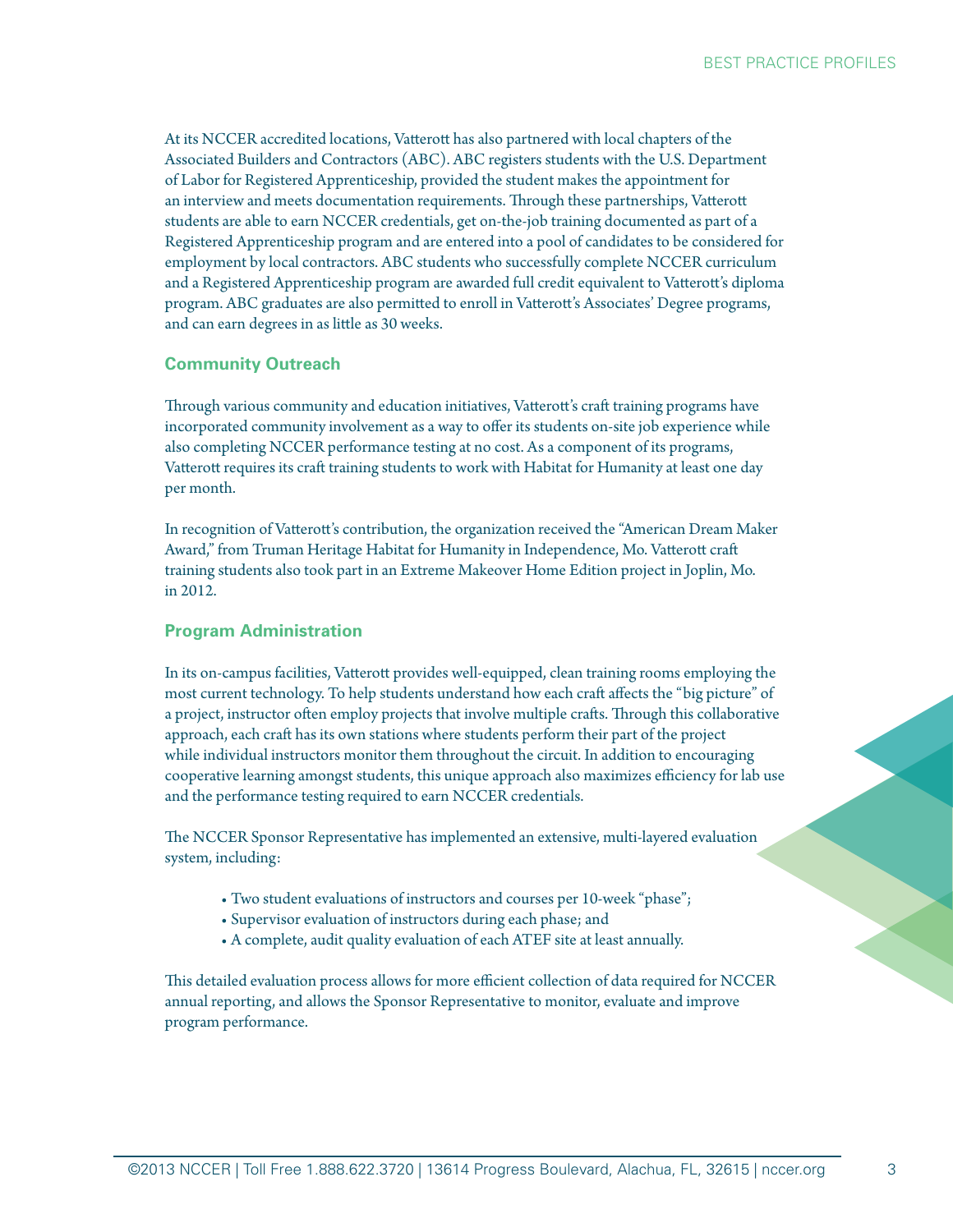#### **Instructor Training**

As is always advisable, Vatterott's Sponsor Representative provides detailed guidance to newly certified NCCER instructors to ensure that they thoroughly understand their roles and responsibilities in the NCCER process. As such, she personally trains instructors to use the online training report form (Form 200) by providing written instructions, observing self-tutoring, correcting and working directly with instructors to demonstrate how she receives, approves, and forwards their forms to NCCER. This detailed process provides her with feedback on the utility of her instructor training processes and provides the instructors with an overall understanding of the credential submission process.

#### **Summary**

Vatterott's craft training programs exhibit characteristics of a successful NCCER ATEF. The organization has exemplary record-keeping systems that are consistently applied throughout the campus system. The Sponsor Representative is enthusiastic and committed to complying with NCCER requirements, and has established multi-layered oversight systems to ensure that all campuses and instructors are aligned. The organization closely monitors the availability of tools and materials necessary for performance training and testing. Their training labs are extremely well equipped and kept in pristine condition, with the most current technology. Performance training is integrated into every class, and into community outreach activities (e.g. Habitat for Humanity).

When asked what advice she would give to career colleges interested in implementing NCCER training, Matthews noted the following as keys to success:

- Taking time to understand NCCER Guidelines and Program Compliance requirements;
- Offering initial training to instructors;
- Making sure all questions are answered from the employees concerning the process in a timely fashion;
- Reporting credentials after each course;
- Offering follow-up training to ensure that the NCCER process is understood;
- Developing a set of standards for timely credential submissions;
- Monitoring the ANR (NCCER's web-based credential database)
- Developing relationships with the construction community; and
- Keeping records in order.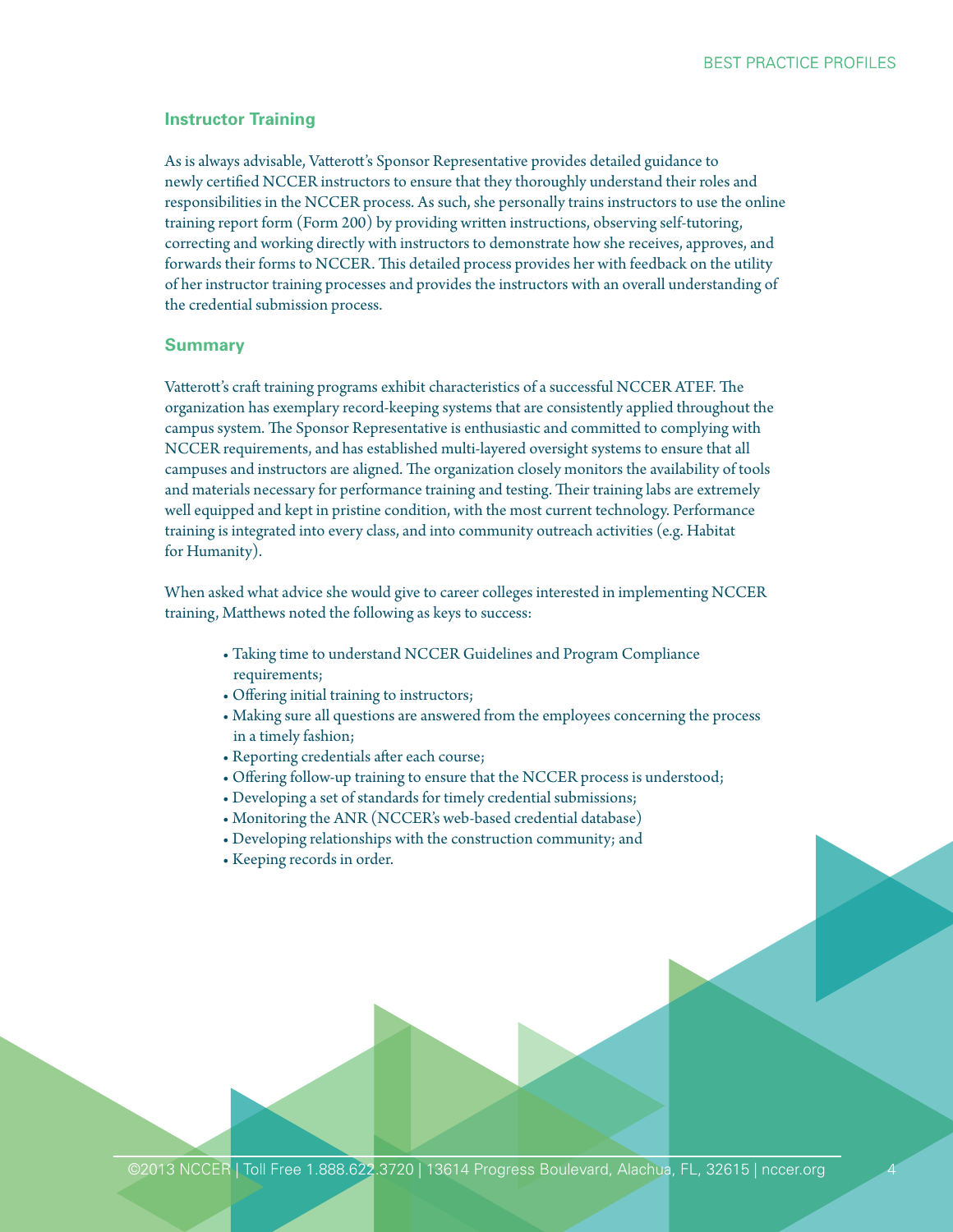## LPR CONSTRUCTION

LPR Construction is a steel erection and heavy industrial construction firm based in Loveland, Colorado. The company was founded in 1979 and now completes commercial, industrial and power plant projects across the United States. LPR first became accredited to deliver NCCER training in 2008. Initially introduced to NCCER by the Associated Builders and Contractors (ABC), LPR construction played a critical role in providing Subject Matter Experts (SMEs) in NCCER's first edition of the Ironworker curriculum. LPR, as an organization, was prompted to deliver NCCER training and assessments as a way to provide their employees with portable credentials which would be recognized by the customers they served.

Currently, LPR employs 15 NCCER certified instructors, and over 2000 LPR employees have earned NCCER credentials since the organization was accredited in 2008. NCCER training is offered at LPR for the following craft areas:

- Pipefitter
- Welding
- Rigging
- Mobile Crane Operator
- Crew Leader
- Project Supervision
- Project Management
- Field Safety
- Safety Technology

LPR is also an Accredited Assessment Center (AAC) through NCCER and provides assessments for each craft training area they offer. LPR Ironworker assessment candidates have an average passing rate of 87% and Crane Operator assessment candidates have an average passing rate of 98%.

## **Educational Partnerships**

LPR leadership approached a local community college to help start an Ironworking/Welding program. The college was receptive in light of funding that was cut for Career and Technical Education (CTE). The Ironworking/Welding class was opened as an option to local high school students as well.

This partnership has benefitted LPR directly, enabling the organization to recruit the very best out of each Ironworking class for future employment. Each year LPR delivers a 100-hour Ironworker class for 25-30 apprentices that have no industry experience. Typically five to seven students from the college Ironworker program attend the class as new LPR employees.

To other construction companies looking to partner with local educational institutions, McClure advised, "Be persistent and very patient when dealing with school systems. The schools and state institutions do not operate with the same sense of urgency as the private sector."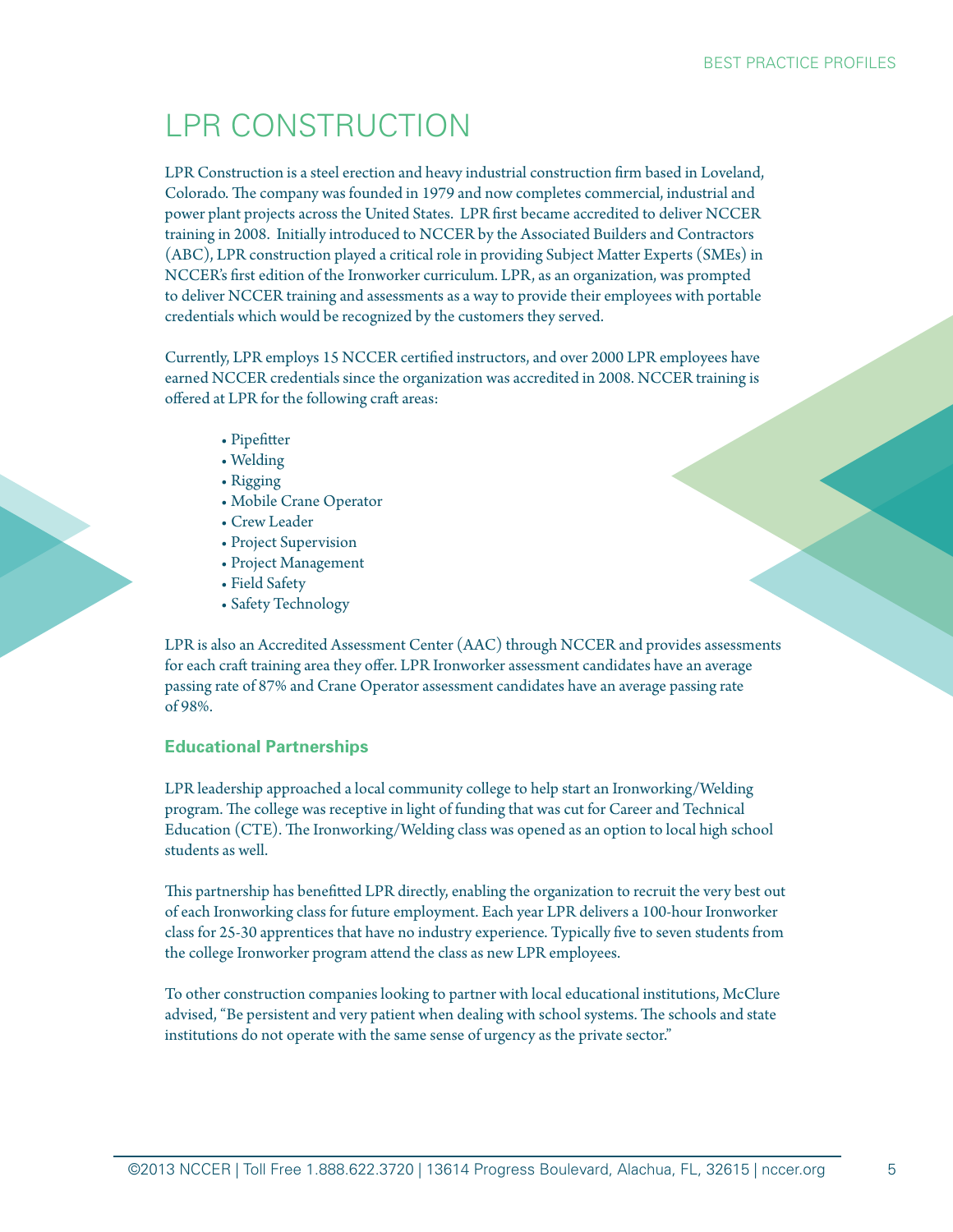## **Benefits of Craft Training**

LPR Construction has reported positive influence on their quality of employees, as well as better employee retention due to starting an NCCER craft training program. They have also seen a notable decrease in job-site injuries and an increase in projects being completed before deadlines.

NCCER training and industry-recognized credentials have also been attributed to benefitting LPR employees by defining a clear career path. "The industry-recognized credentials have served as a source of pride for our employees who did not complete higher education," McClure said.

LPR offers a direct incentive for earning NCCER credentials. All apprentices who are enrolled in an LPR Construction apprentice program receive a \$1/hour raise every six months with the successful completion of their assigned modules and performance tests.

With a successful training program now in place, McClure offered advice to those organizations who are starting their programs: "Identify the training program that will meet the most critical business needs first, and develop/institute that program. Once you have the first program running smoothly and effectively, add additional programs. Do not try and tackle all the training on your company's wish list all at once. It's like eating a whale; it must be done one piece at a time."

#### **Assessment Coordination**

Construction industry organizations across the board must balance the demand for craft workers with the fluctuations of each job site. NCCER assessments can give a broad picture of what skills each craft worker possesses before they even begin work. When LPR first began offering NCCER training, their protocol called for each new employee to be given an NCCER assessment for their craft within the first 30 days of employment. After some complications LPR revised their protocol, and each new hire is instructed to take their NCCER craft assessment before arriving on site. LPR uses the NCCER website to locate nearby assessment centers, helping to improve coordination.

#### **Summary**

LPR Construction is an example of an industry contractor successfully implementing NCCER training and assessments for the benefit of craft professionals, and the greater organization as a whole. Semi-annual training meetings take place with key company stakeholders and training staff to address any issues in a timely manner. This top-down approach proves a serious commitment to craft training's impact on the industry. With an intentional connection to the local education system, and a careful programming strategy, LPR has made the most of NCCER's training, assessments and portable credentials.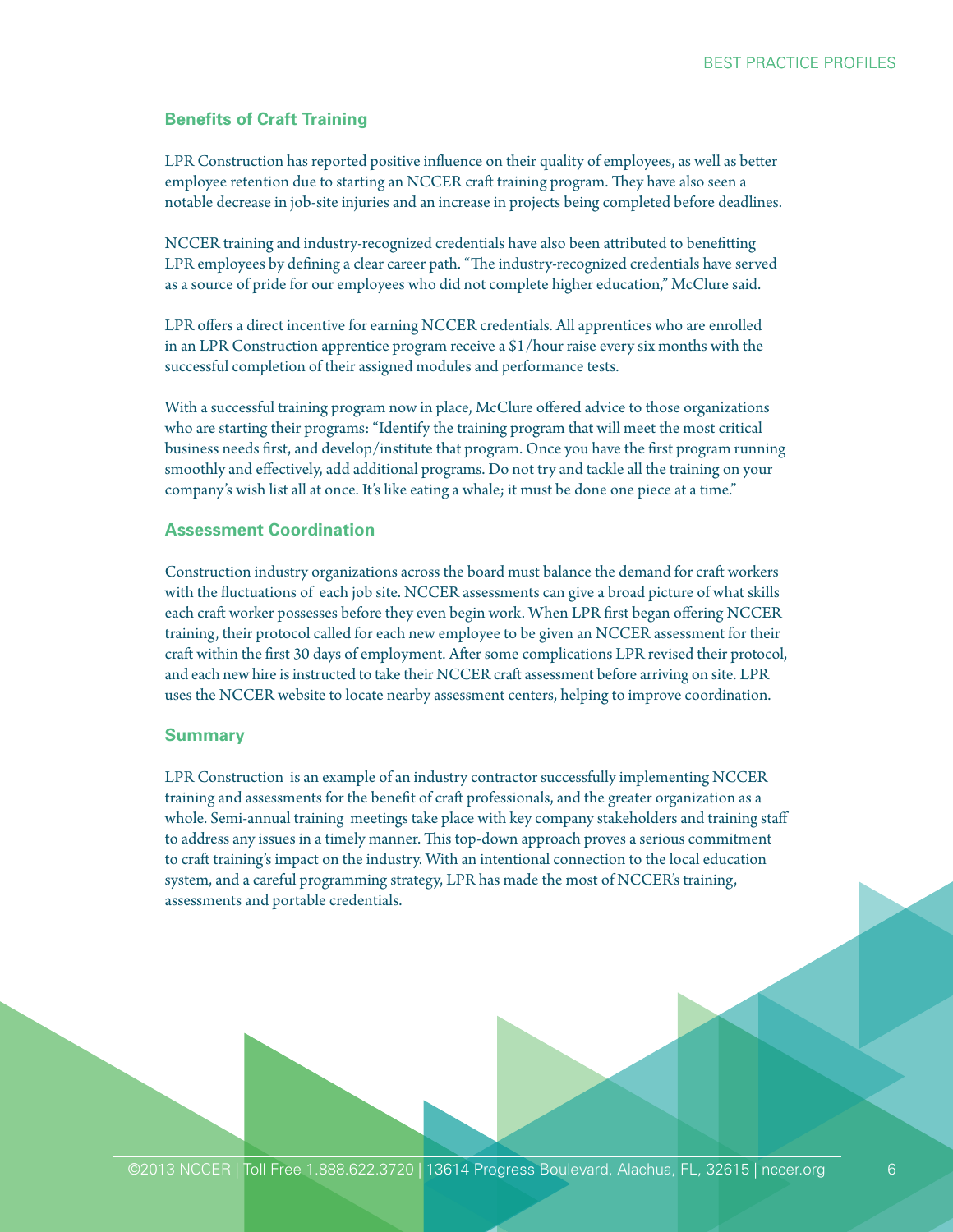## NORTH CAROLINA DEPARTMENT OF PUBLIC INSTRUCTION

The North Carolina Department of Public Instruction (NCDPI) represents the public school system for the entire state. North Carolina public schools started utilizing NCCER curriculum in the mid 90's through the initial leadership of Carolinas Associated General Contractors (AGC) Vice President, Tommy Caldwell, and NCDPI Consultant Sherrill Goodman. In 2009 NCDPI became the official NCCER sponsor for the established program, and is now represented by Craig Pendergraft, Education Consultant, Student Certification and Credentialing, Career and Technical Education for NCDPI.

Several decades ago, NCDPI recognized the industry demand for a skilled and trained workforce and sought out NCCER curriculum for their CTE program. The initial sponsor was the Carolinas AGC chapter. The curriculum process and credentialing of students was hampered by the underestimated number of student credential completions. This became a challenge for the sponsor. As the need for national industry recognized credentials grew, the NCPDI CTE division began to look for alternative ways to sponsor the NCCER program. After conducting industry and stakeholder surveys and meetings, the consensus was that NCDPI CTE would be best to sponsor a successful program.

The official proposal for adoption of the NCCER curriculum by State Board of Education, for the Construction Education Program areas, to include Carpentry, Electrical Trades, and Masonry, occurred during the 2008-2009 calendar school year. Currently, the NCDPI offers Core Curriculum, Carpentry, Construction Technology, Electrical, HVAC, Masonry, Plumbing, Welding, Weatherization, and Your Role in the Green Environment. Each craft training area is closely monitored by statewide associations, contractors, community colleges and other workforce development agencies in order to meet industry demand.

Currently, NCDPI has over 600 NCCER certified instructors teaching in their CTE division. In the past three years alone, 13,515 students have earned NCCER credentials. The program's success has been highlighted in the positive high school graduation rate - in 2012 94% of all North Carolina students enrolled in a CTE program graduated high school, compared to 80% of traditional students.

## **Industry Partnership**

In 2009, when the NCDPI program was restructured, official partnerships were established with various industry associations including: Carolinas AGC, the Associated Builders and Contractors, Inc. (ABC), the North Carolina Home Builders Association (NCHBA), the North Carolina Association of Electrical Contractors (NCAEC), the Carolina Electrical Contractors Association (CECA), the Brick Association of Carolinas, the North Carolina Masonry Contractors Association (NCMCA), the North Carolina Department of Transportation (NCDOT), many large and small contractors, and the North Carolina Community College System. Craig Penedergraft, NCDPI's sponsor representative, credits the success of NCDPI's construction education program to "the relationships that existed and continues to grow between all of our partners and the NCDPI consultants."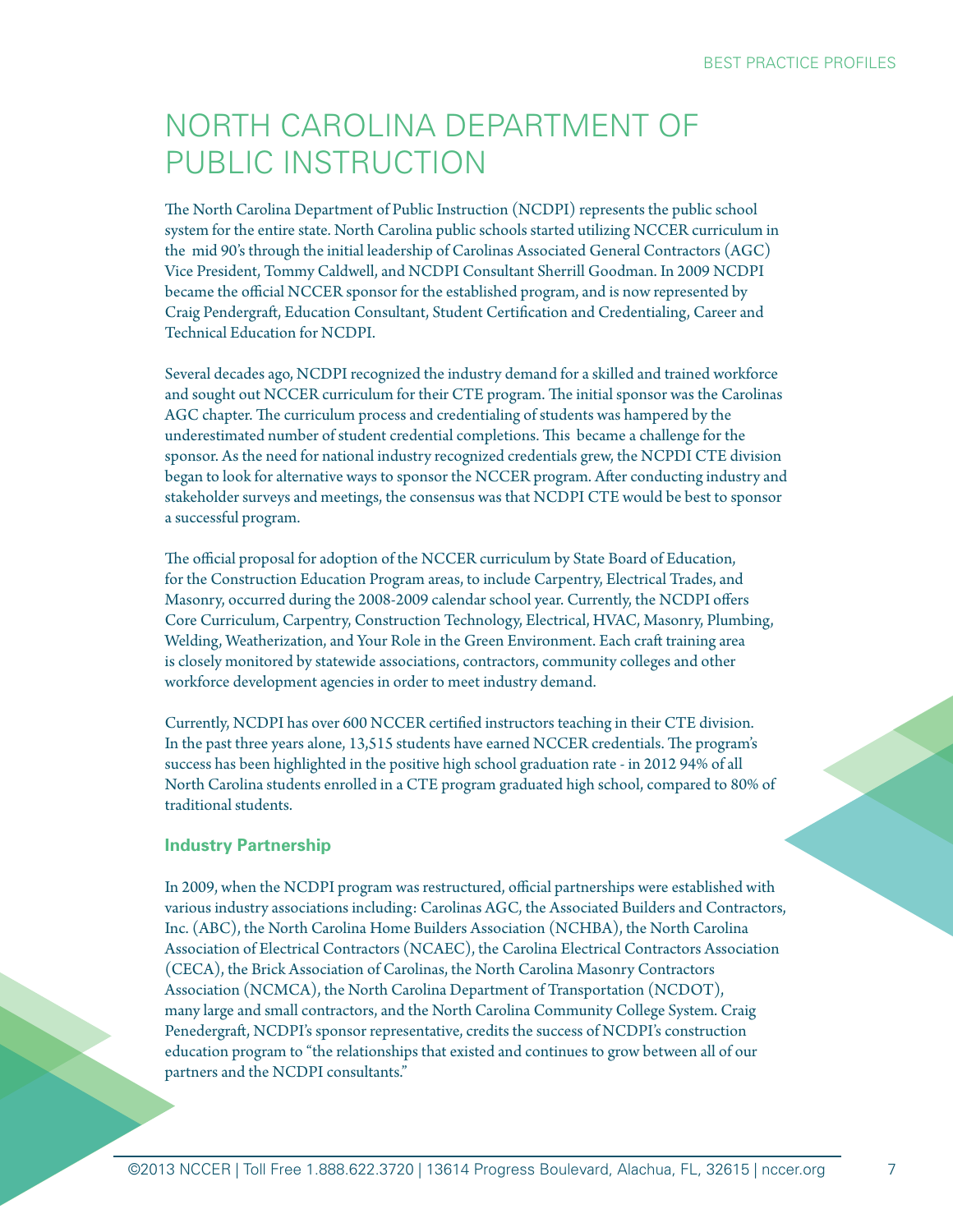Each partnership plays a unique role for this statewide program. Local and state-level associations such as NCHBA, CACG, ABCC, NCMA, CECA, NCAE come together with local contractors and suppliers to support high schools by serving on advisory committees and providing guidance. These partners also arrange field trips, provide materials and supplies, serve as guest speakers, as well as chairing SkillsUSA® regional and state competitions.

For large organizations, like school districts, who are planning the launch of an NCCER program, Pendergraft suggests gathering support from associations and contractors who already use the NCCER process. He also encourages other sponsor representatives to educate their local workforce development agencies, community colleges and industry organizations that are not familiar with NCCER. In this way, there is support for the NCCER process "from the top down." Taking ownership through accreditation for an entire school system gives a strong foundation for education and industry partnerships .

## **College Credit**

To provide a clear path for students, NCDPI involved the North Carolina Community College board in the initial advisory board for the NCCER statewide program. During conversations about seeking NCCER accreditation for the state of North Carolina, it was critical to provide a clear understanding about how student articulation would happen from high school level courses to those programs offering college credit. The conversation is still ongoing, allowing high school instructors to collaborate with college instructors who offer NCCER credentials.

## **Program Costs**

Implementing and maintaining an NCCER craft training program may have varying costs, dependent on the size, scope and type of organization sponsoring. The basic cost considerations for the NCDPI included:

#### Implementation

- •Initial fee to become an NCCER Accredited Training Sponsor
- Cost of sending 25 people to the Master Trainer Instructor Certification Training Program
- Accredited Training and Education Facility application fee for each school participating
- Bringing participating schools to NCCER standards based on facilities and equipment
- Teacher salaries
- •Instructor Certification Training Program training and kits
- Textbooks 25 books per set for each program, per school including teacher and student editions for Core Curriculum and levels one and two of specified crafts
- Annual NCCER maintenance fee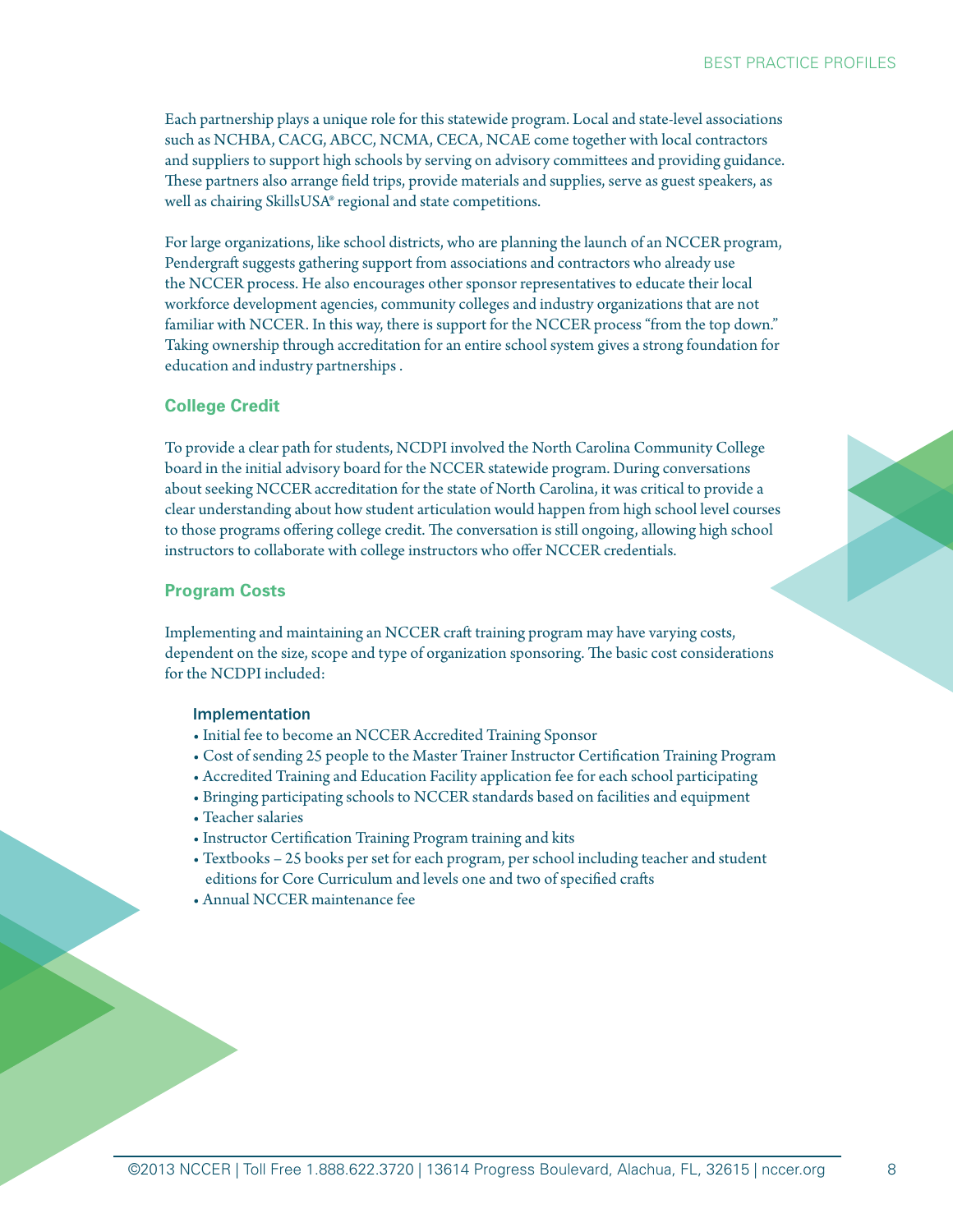#### BEST PRACTICE PROFILES

## **Program Benefits**

After four years as the official NCCER sponsor, the NCDPI has seen valuable benefits from their NCCER craft training programs. From the student perspective, high school students who have attained a credential, obtain a documented skill set, and are, therefore, more marketable in the employment arena (helping to reduce training costs for business owners) and better prepared to succeed in a post-secondary environment. A benefit for educators is the ability to gauge the level of understanding regarding specific skills and knowledge within a course of study and adjust instruction as needed to ensure student competence.

Overall, the value of CTE is highly recognized in North Carolina. The mission of NC secondary CTE is to empower all students to be successful citizens, workers and leaders in a global economy. The hands-on approach, a standard in the CTE classroom/lab, provides students the double value-added opportunity to "touch" and "experience" what they are learning. Students not only learn the theory, but put that theory to practice; using the relevant tools and equipment in relation to the curriculum and potential career choice in which the student is interested. Pendergraft advised that to make the most of an NCCER program, the sponsor should "Focus on the process of standardized, stackable credentialing that will lead to productive employment and postsecondary opportunities."

#### **Summary**

Running a CTE program over an entire state of public educational agencies is no small or easy task. Pendergraft noted that each achievement for the NCDPI has been a team effort:

"Communication, collaboration, and leadership are vital attributes that have helped to ensure success with implementing, maintaining, and growing our NCCER programs. The collaborative efforts between the NCDPI CTE designated NCCER Sponsor, State CTE Directors, Regional Coordinators, various other LEA staff members, the ICTP-trained classroom instructor, and Business and Industry Partners, combined with consistent communication and direct leadership have helped to make our programs successful."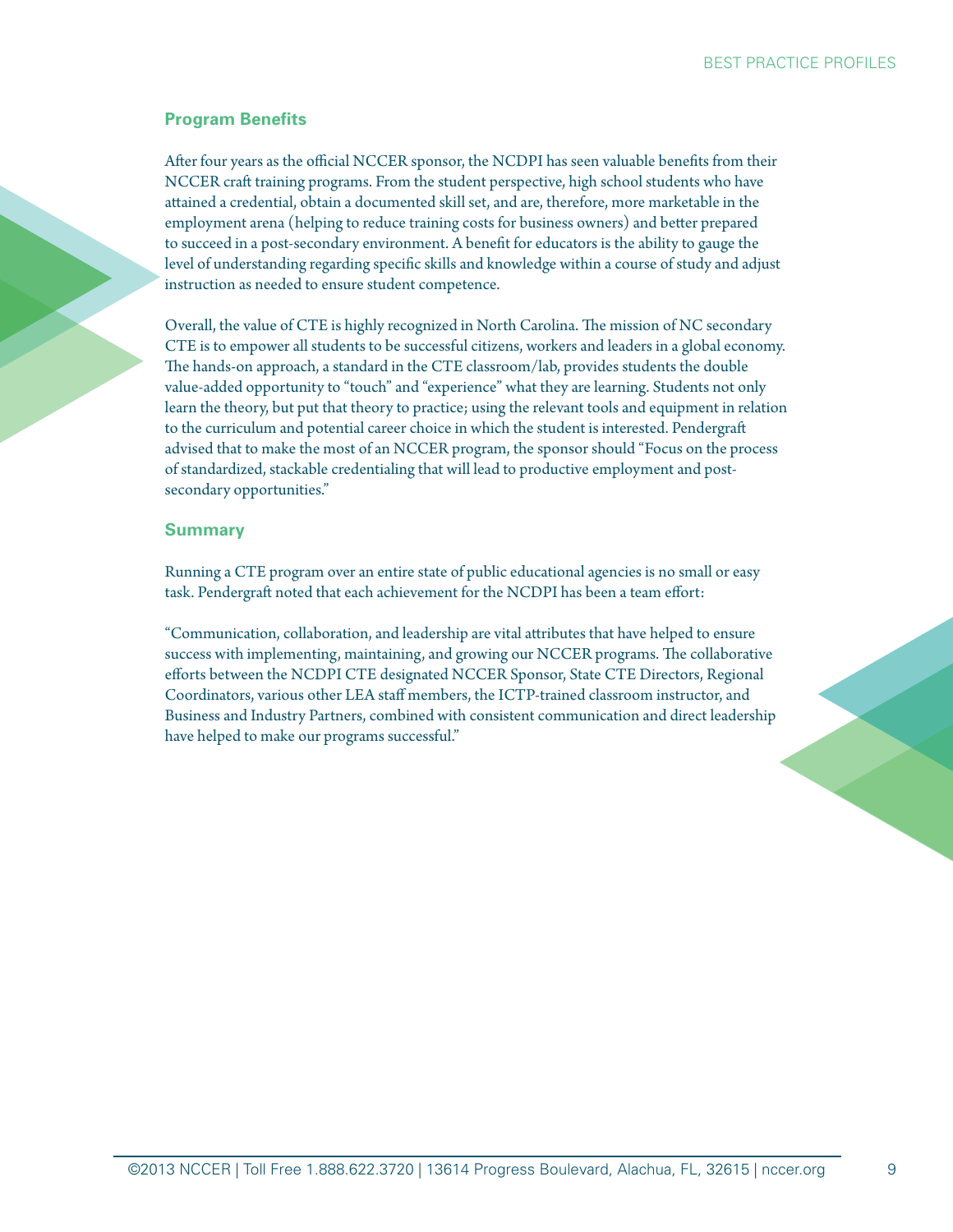## MISSISSIPPI CONSTRUCTION EDUCATION FOUNDATION (MCEF)

At the request of the Mississippi construction industry, the Mississippi Construction Education Foundation (MCEF) applied to become an NCCER Accredited Training Sponsor in 1996. The MCEF board recommended NCCER craft training for secondary and post-secondary craft training across the entire state, and together, they set a goal of building and ensuring a quality workforce in Mississippi.

Today, MCEF's NCCER craft training program oversees 200-250 craft instructors and approximately 4,500 high school students earn NCCER credentials each year. MCEF has developed an apprenticeship program for post-secondary craft training that had 309 students enrolled in 2012 alone. According to MCEF president and sponsor representative Mike Barkett, MCEF's NCCER craft training programs have an 80% graduation rate, and it's apprenticeship programs have a 100% graduation rate. The crafts offered are as follows:

**Apprenticeship (for adults 18 & over)**

•Industrial Maintenance-Mechanical

## **High School**

- Carpentry
- Electrical
- HVAC
- Masonry
- Sheet Metal
- •Industrial Maintenance
- Construction Trades
- Welding

• Pipefitting

• Sheet Metal

• Carpentry • Electrical • HVAC • Plumbing

• Welding

## **Industry Partnerships**

The MCEF organization is in close partnership with industry. Organized in 1996, a coalition of construction associations joined together to establish MCEF. The nine major trade associations represented on MCEF's board are as follows:

- Associated Builders & Contractors
- Associated General Contractors
- American Subcontractors
- MS Asphalt Association
- MS Concrete Industries Association
- MS Manufacturers Association
- MS Road Builders Association
- National Assoc. of Women in Construction
- Southern Brick Institute

MCEF also partners with the State Board of contractors, MDE, SkillsUSA® and industry to host the annual MCEF SkillsUSA® Craft Championship. Industry partners provide sponsorships, judges, project managers and exhibits. All partners are involved with the planning committee.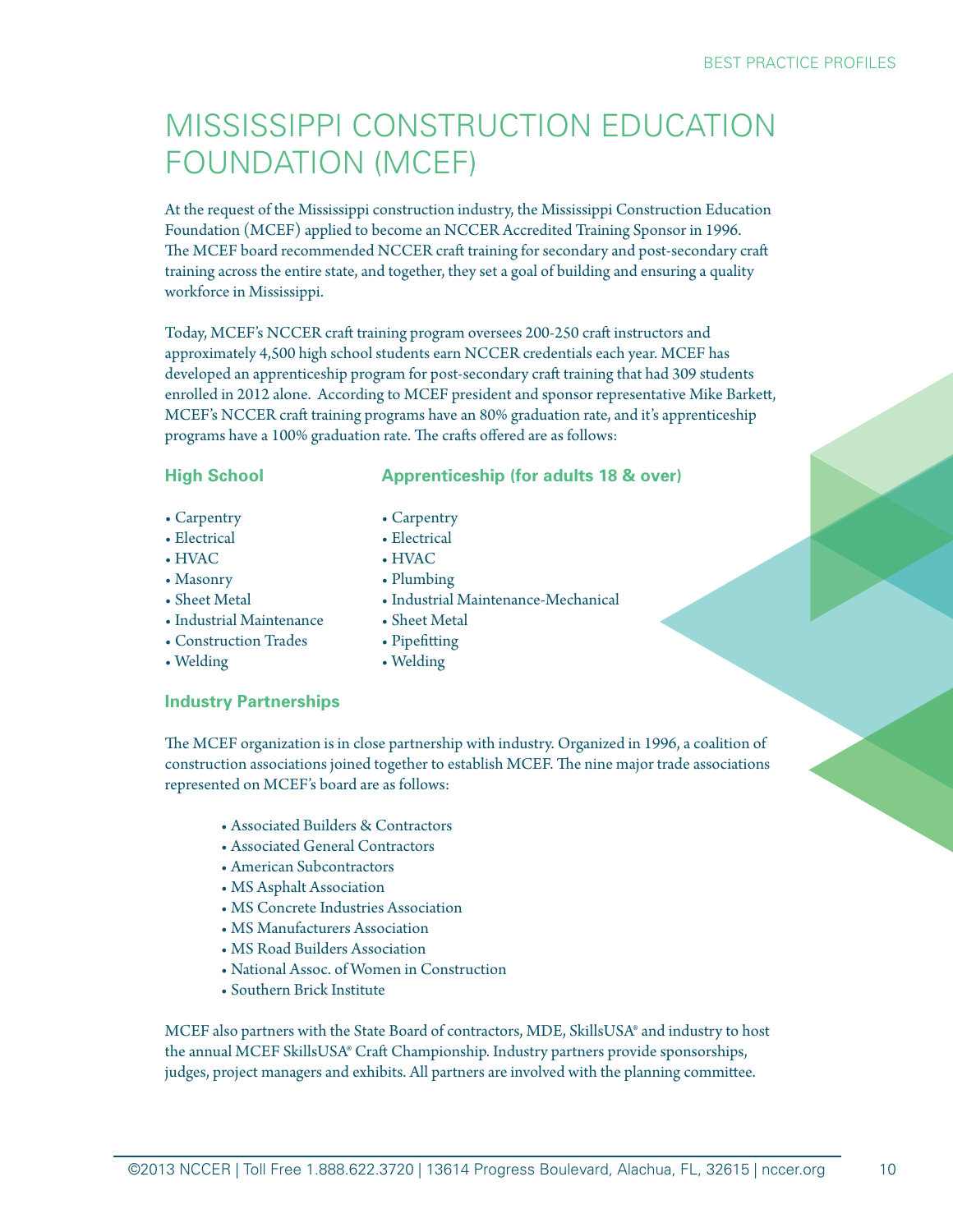A common agenda of recruiting and training a quality workforce for the construction industry helped develop a foundation for this long-standing partnership. Each association has a representative on the MCEF Board of Directors. The board meets six times a year with an executive board meeting intermittently as needed. MCEF benefits greatly from having this direct tie with industry.

## **Educational Partnerships**

MCEF has a ten-year, on-going partnership with the Mississippi Department of Education (MDE) to deliver the NCCER curriculum and credential high school students in 198 programs in 106 career and technical centers. MCEF has an additional agreement with MDE (on an annual contract basis) to monitor Mississippi's high school construction CTE programs.

Additionally, MCEF has a partnership with the Mississippi State Board of Contractors to offer scholarships to outstanding high school seniors in construction CTE programs in Mississippi's ATEF schools to continue their education in preparation for careers in the industry.

A common agenda with all stakeholders in industry and education has been the greatest key to success for the MCEF. Barkett also advised that programs should "communicate and communicate often" with all possible partners.

## **College Credit**

MCEF has articulation agreements with all community colleges that offer CTE construction courses for up to 32 academic hours for the apprenticeship program.

- MS Gulf Coast Community College
- Copiah-Lincoln Community College
- Hinds Community College
- Holmes Community College
- •Jones Community College
- Pearl River Community College
- MS Delta Community College
- Northwest MS Community College
- •Itawamba Community College
- Meridian Community College
- Southwest MS Community College
- East Central MS Community College
- East MS Community College
- Northeast MS Community College

In order to establish recognition of NCCER craft training for college credit at these institutions, MCEF made the request and showed how awarding credit would benefit the student, MCEF, and the college. For MCEF, offering college credit is often an incentive for students to enroll in NCCER training and gives them the opportunity to progress. 72% of apprenticeship students indicate that receiving college credit is extremely important to them and their long-term career goals.

When asked for advice on creating college credit opportunities for NCCER craft trainees, Barkett responded, "Develop partnerships with secondary schools, state department of education, community colleges, and industry. Secure an articulation agreement and continue to communicate with high school and college CTE directors on its use."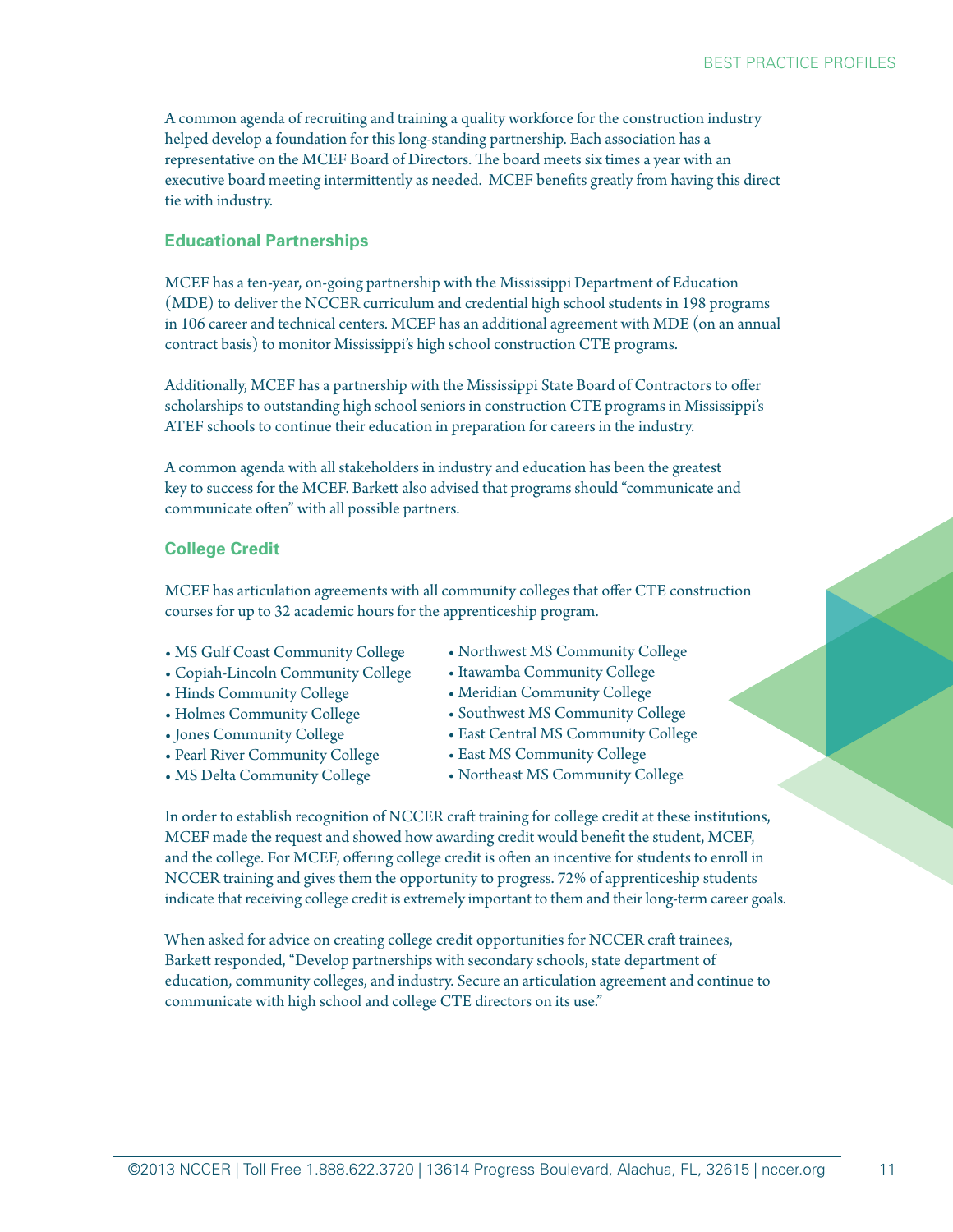## **Program Costs**

Each NCCER Accredited Training Sponsor has varying costs and revenue sources. For MCEF, all secondary programs are funded by an annual \$600,000 grant from the Mississippi State Board of Contractors. The post-secondary apprenticeship program is set up with a tuition-based format to cover costs.

MCEF has also received several DOL training grants for training youth, underemployed and unemployed. Many of these participants entered the MCEF apprentice program to further their training and begin careers in construction.

## **Program Benefits**

By offering craft training directly tied to an industry-recognized credential, students are given a jump start into the construction industry. High school students who graduate from the MCEF secondary program earn NCCER Core and Level 1 credentials in their particular craft. For apprenticeship students, their NCCER credentials provide recognition in the construction industry and an advantage in the hiring process. After 17 years as an NCCER Accredited Training Sponsor, MCEF staff has continued to see that NCCER program graduates are work-ready and the courses of study are relevant and current.

## **Summary**

Due to a long-term relationship with the Mississippi Department of Education, and purposeful partnership with area industry leaders, the MCEF has seen state-wide success for implementing and maintaining an NCCER training program. All education and industry partners came together, laid their respective individual agendas aside, and agreed on a common agenda – quality construction education.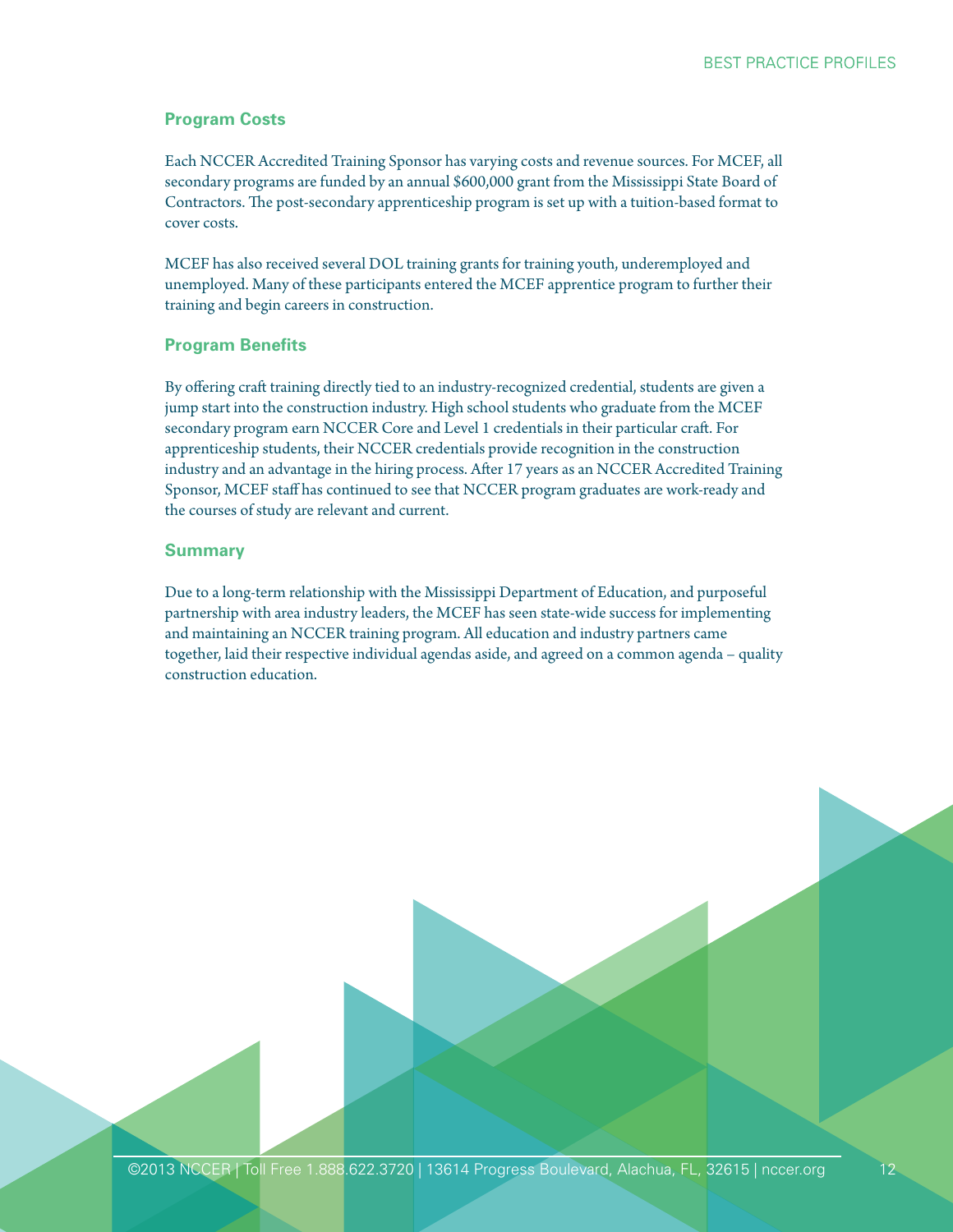## CRAFT TRAINING CENTER OF THE COASTAL BEND

The Craft Training Center of the Coastal Bend (CTCCB) was founded in 1987 by The Coastal Bend Business Roundtable and local contractors represented by The Associated Builders and Contractors (ABC), Texas Coastal Bend Chapter to provide craft training in the Coastal Bend of Texas. When NCCER training programs were developed, CTCCB immediately began using the curriculum and became an Accredited Training Sponsor. The CTCCB primarily offers craft training toward the industrial crafts due to area demand and financial support from the industrial construction sector.

The CTCCB currently employs 23 NCCER certified instructors. According to CTCCB president and NCCER sponsor representative, Dr. Anne Matula, 5,189 students have earned NCCER credentials since CTCCB began delivering craft training, and 95-98% of graduating students are employed in the construction field.

The crafts training programs offered at the CTCCB include:

- NCCER Core
- Electrical
- Plumbing • Scaffold-Building
- Industrial Painting •Instrument Fitter
- Field Safety
- •Instrument Technician
- Pipefitting
- Safety Technology • Welding (SMAW & GTAW)

• Mobile Crane Operations

## **Industry Partnerships**

A long-standing, founding partnership with the members of the local ABC chapter have provided much needed support for the CTCCB. Through these members, the CTCCB was connected directly to the local refineries and industrial plants. Open communication about the industry's workforce needs led to the implementation of specific craft training programs at the CTCCB.

There is also a financial benefit to the close industry partnership - each industrial partner owner contributes 12 cents per contractor man-hour, while local contractors contribute funds for buildings and machinery.

## **Program Costs**

The CTCCB has calculated that for each student, the average costs for craft training is \$1,800 per semester. This does not include capital costs.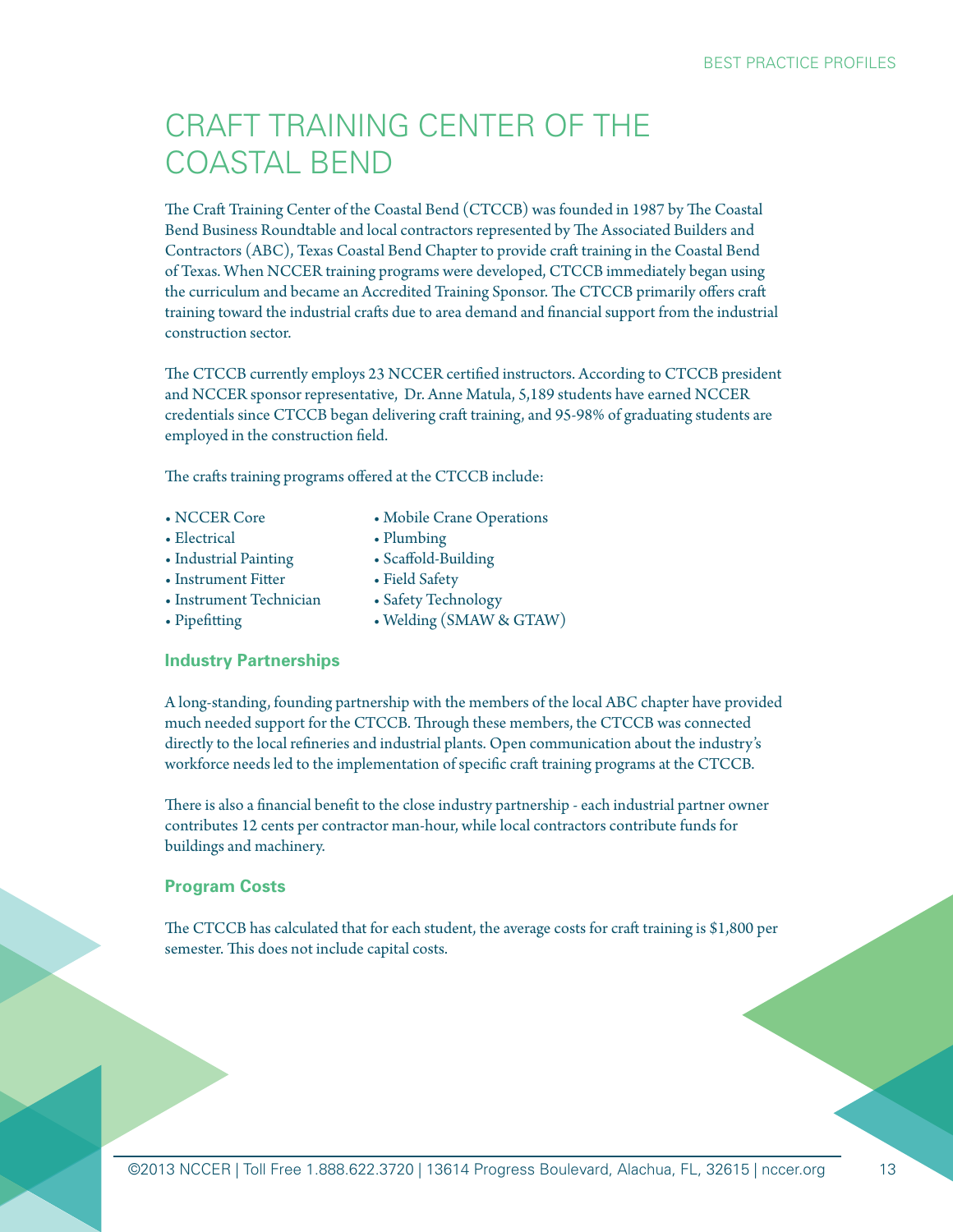## **Program Benefits**

For the CTCCB, craft training has a clear and practical benefit. The surrounding industry demands a certain type of craft worker and they need to be trained properly. NCCER credentials are recognized by the major industry partners, and help graduates to quickly secure a job.

#### **Summary**

A successful craft training program has become a legacy at the CTCCB. Industrial and contractor partners have a direct link to the training center in order to create a pipeline of qualified craft workers. This network of relationships benefits all parties - students, owners, contractors, and the administration at the CTCCB.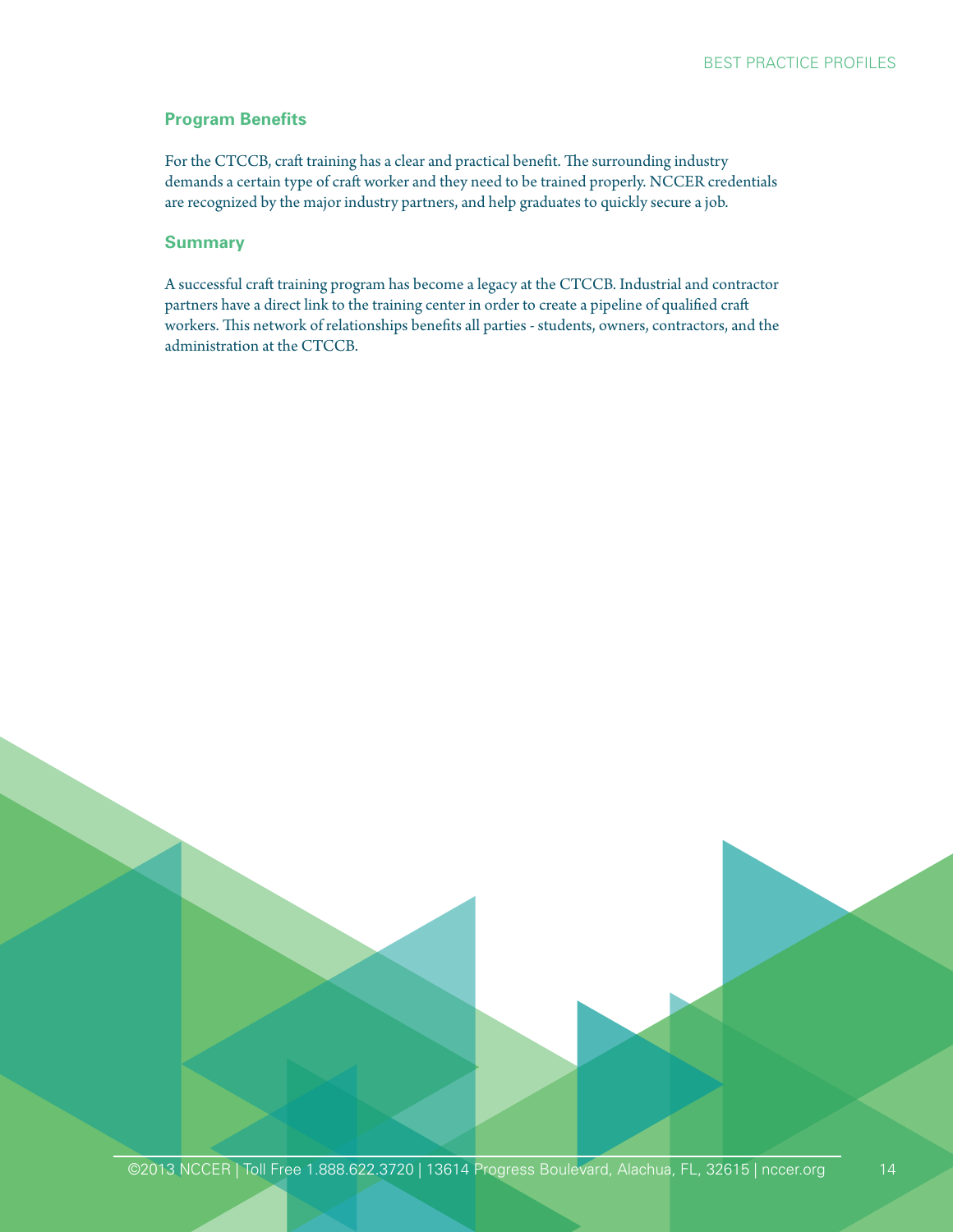## ASSOCIATED BUILDERS AND CONTRACTORS PELICAN CHAPTER

The Associated Builders and Contractors (ABC) Pelican Chapter represents the Baton Rouge and St. Charles areas of Louisiana and grew from the initial Louisiana State ABC chapter headquartered in New Orleans. ABC chapters across the country have a long-standing commitment to NCCER curriculum and craft training programs, and the Pelican Chapter is no exception. Accredited as a Training Sponsor in 2001, ABC Pelican Chapter is responsible for the training of over 2,000 students per year. Each student who successfully completes the training program receives an NCCER credential, ranging from level completion to knowledge verification. The member contractors represented in the ABC Pelican Chapter are familiar with NCCER credentials and require them for their craft professionals.

As of August 2013, the ABC Pelican Chapter employs over 100 NCCER certified instructors. The ABC Pelican Chapter sponsor representative estimates that 70-75% of all craft trainees who enroll in a program graduate with NCCER credentials. Specific craft training is offered for the following crafts:

- Electrical
- •Instrumentation
- Millwright
- Pipefitting
- Carpentry
- NCCER Core
- Heavy Equipment Operations
- Mobile Crane Operations

ABC Pelican chapter offers written assessments and Performance Verification (PV) in all NCCER crafts and is also an Endorsed Accredited Assessment Center for Mobile Crane, Rigging and Signal Person Performance Verifications. For Performance Verifications in other crafts, the ABC Pelican Chapter looks to contractors who are Accredited Assessment Centers to offer PVs to those craft professionals they hire. Eligible contractors assess employees on the job site in order for craft professionals to attain the NCCER Certified Plus credential.

## **Educational Partnerships**

The ABC Pelican Chapter, and its contractors, are currently partnering with area high schools and career centers to donate and sponsor technical classes. The partnerships started with contact being made and maintained by a Director of Workforce Development as well as training personnel with member contractors. This started in the late 90's and continues today.

Through its effort to maintain and support technical education programs in the surrounding area, ABC has worked to develop this partnership and helped encourage these efforts. It is through these efforts that the Adopt-A-School program was born in 2003. This program has experienced exceptional growth since its inception and was renamed to Program Partners in 2007. Program Partners is a joint venture between ABC, area schools/career centers, and ABC member contractors. There are 15 ABC contractor members partnered with 43 schools/career centers in the Greater Baton Rouge multi-parish area. Through these programs, there are 76 career training classes being offered to area students.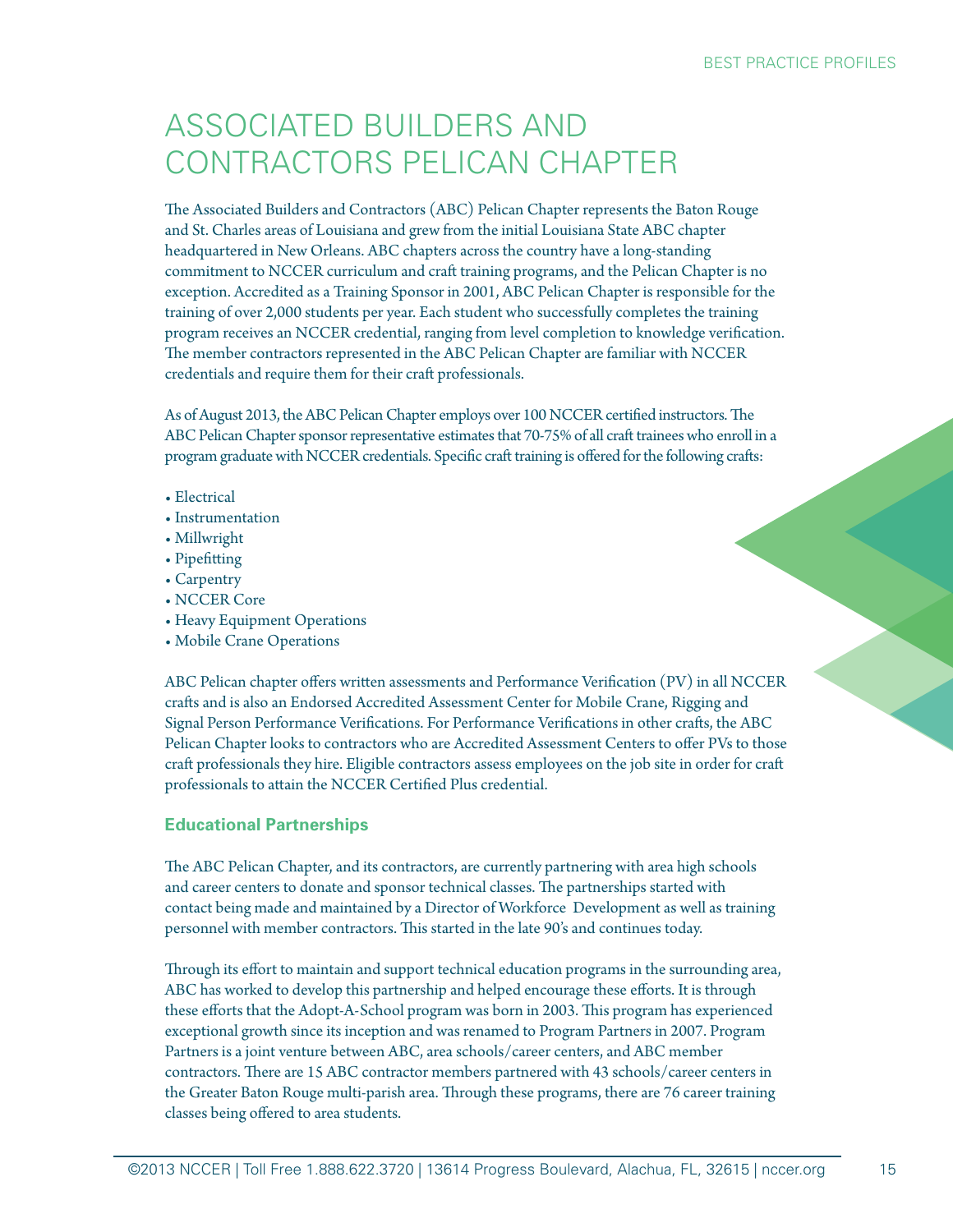Having contractors invested in the students and programs is essential to the success of the school partnership initiative. Contractors donate time, money, consumables, sponsor field trips, guest speak for classes and attend career and job fairs.

When asked for advice on successfully developing a partnership with a school, the ABC Pelican Chapter sponsor representative offered, "contact career and technical supervisors, coordinators, and directors first to tell them what you would like to do and why. Then take the plan to school board personnel and with their approval, to the schools themselves. Maintain relationships and do not let them stagnate."

## **Program Costs & Benefits**

The ABC Pelican Chapter has an annual operations budget of approximately \$2 million. Funding is sourced from member contractors and educational grants. For the 2013 fall semester, the ABC Pelican Chapter is at capacity with 1,400 students and according to the sponsor representative, almost all students who graduate, find a construction craft job immediately. These graduates are seen as highly employable since the contractors and plants in the area require NCCER credentials for employment.

## **Summary**

The ABC Pelican Chapter attributes the success of their craft training program to the tremendous assistance from both local industry and the contractors that support it. By closely monitoring the submission of all NCCER forms, and carefully hiring qualified instructors, the ABC Pelican chapter has been able to maintain its reputation as the premier training facility in the Baton Rouge area.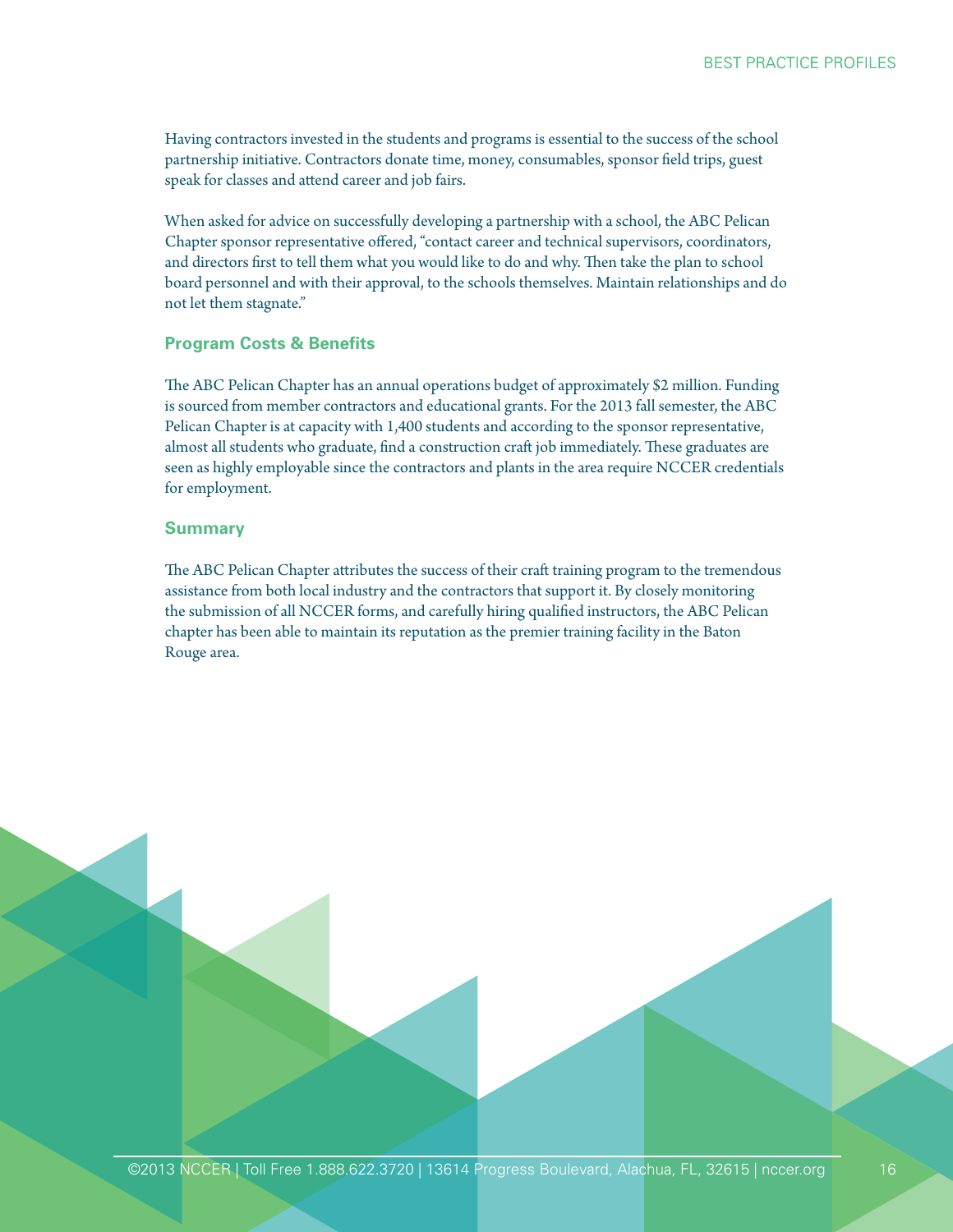## ASSOCIATED BUILDERS AND CONTRACTORS SOUTHERN CALIFORNIA CHAPTER

The Associated Builders and Contractors (ABC) Southern California Chapter represents the Anaheim area of California. ABC chapters across the country have a long-standing commitment to NCCER curriculum and craft training programs, and the Southern California Chapter has continued this tradition. Starting with the initial *Wheels of Learning* curriculum, ABC Southern California has used NCCER curriculum and assessments for its craft training programs since the inception of NCCER as an organization. The chapter's official accreditation was given in 1994, and now ABC Southern California employs approximately 73 NCCER certified instructors in its craft training program. Since training began, 4,120 trainees have earned NCCER credentials, and over 80% of all students who begin craft training, complete the program.

Currently ABC Southern California offers training in the following craft areas:

- Electrical
- Electronic Systems Technician
- HVAC
- Plumbing
- Sheet Metal

## **Industry Partnerships**

ABC Southern California uses its direct tie to construction industry contractors for job placement purposes, taking on students only when there is a need for that particular craft in the Southern California area. For instance, the waiting list to enroll in an electrical training program is 600 names long. When the need for electricians rises, each person on the waiting list is called to fill an additional class. All apprentices are dispatched to work for member contractors. Upon graduation, most apprentices stay with their initial employers. Each craft training student is sponsored by a member contractor and is employed throughout all of their training. This direct pipeline of trained and credentialed craft professionals keeps costs down for member contractors and the industry as a whole.

## **Educational Partnerships**

To initiate partnership with local schools, ABC Southern California sends information about their apprenticeship training program to all of the high schools, colleges and other training institutions in the five counties that the chapter serves. ABC Southern California staff attends job fairs and gives presentations throughout the community explaining the advantages and career opportunities in construction. At some local events, a representative from ABC Southern California will show a  $7\frac{1}{2}$ -minute video about apprenticeship that features testimonials from apprentices in different trades. In addition, they provide a handout that describes what apprenticeship is and its advantages, what each of the five trades does in the industry, an application and the construction career path.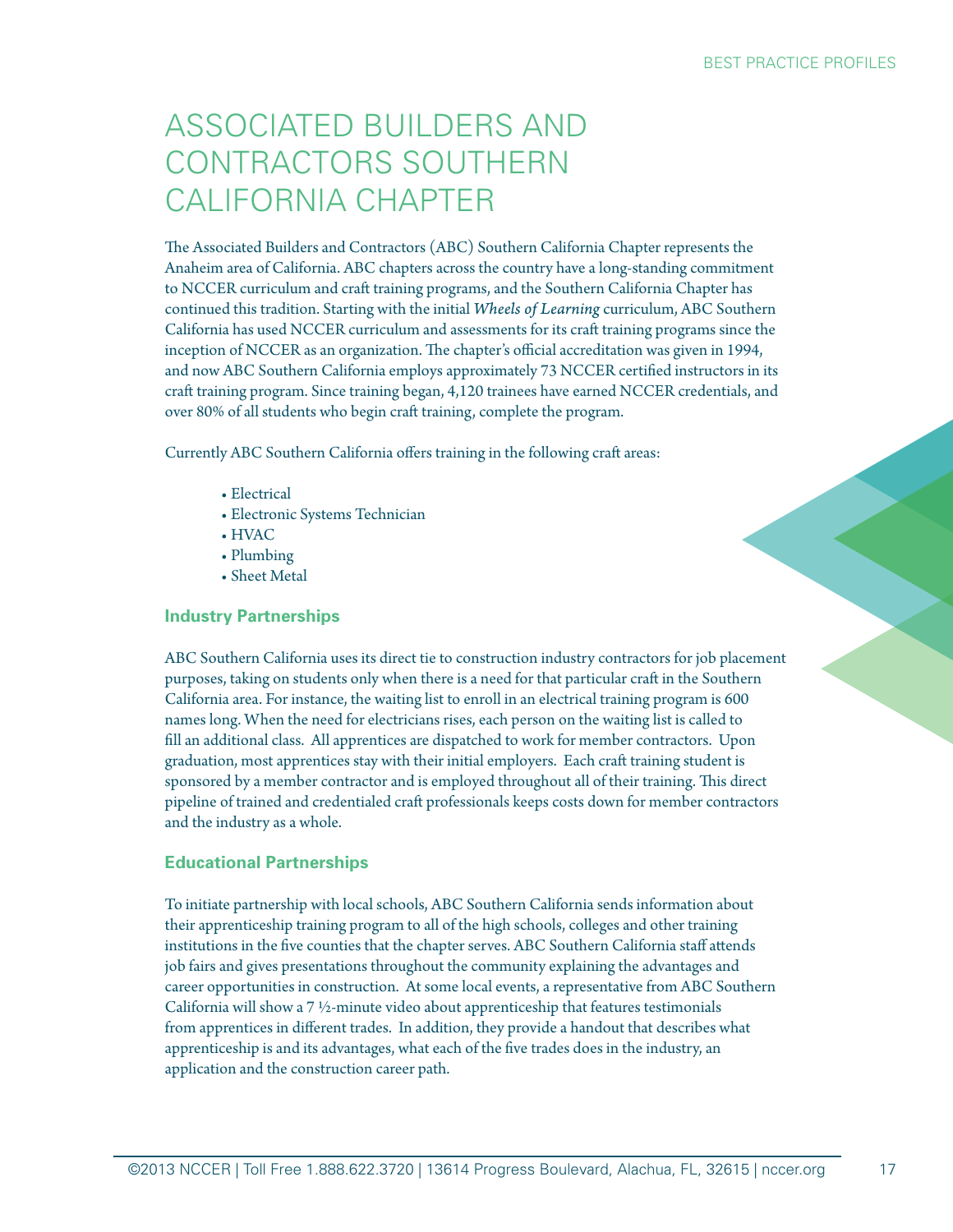Some of the various partnerships include, local high schools, colleges, pre-apprenticeship programs, prisons, at-risk youths, probation departments, Job Corps and alternative High Schools. With each partnership, the chapter gains name recognition and new applicants.

Doug Sawyer, the NCCER sponsor representative for ABC Southern California offered this advice for organizations looking to develop new partnerships: "Find the person in the organization that will be your 'spark plug' - a person who really believes in apprenticeship and values construction as a viable and valuable career choice."

#### **Cost**

ABC Southern California calculates that for a craft training class to break even, at least 15 students must be enrolled in each class with an annual tuition of \$1,200. For the entire year, the chapter's direct training cost is \$94,845 which does not include facility rental, cleaning and utilities.

#### **Benefits**

Long-standing members of the ABC Southern California chapter can clearly see the quality of students who are NCCER trained. Students also quickly recognize the benefits of their credentials as they directly relate to the job market. Sawyer even had a student visit 8 years after graduation and tell about his experience working in the United States and abroad, and gave credit to his NCCER training and credential that gave him the ability to find a job, even out of the country.

This encounter underscored what the ABC Southern California staff already knew - they are providing training that has a proven success record and is accepted with high standards throughout the industry and the country. To emulate the success that this ABC chapter enjoys, Sawyer suggested that new Accredited Training Sponsors, "hire the best instructors that they can find." He also emphasized that administrators must be personally involved in the students' learning and make themselves available to their students, while also making sure to establish, and consistently enforce, rules and regulations that govern their training programs.

#### **Summary**

ABC Southern California has stayed successful in training over several decades to their high standards and commitment to the NCCER curriculum. Each staff member and instructor has high regard for the Subject Matter Experts who contribute to NCCER training programs. This solid foundation allows for each trainee to learn their craft and be a productive and safe member of the construction industry.